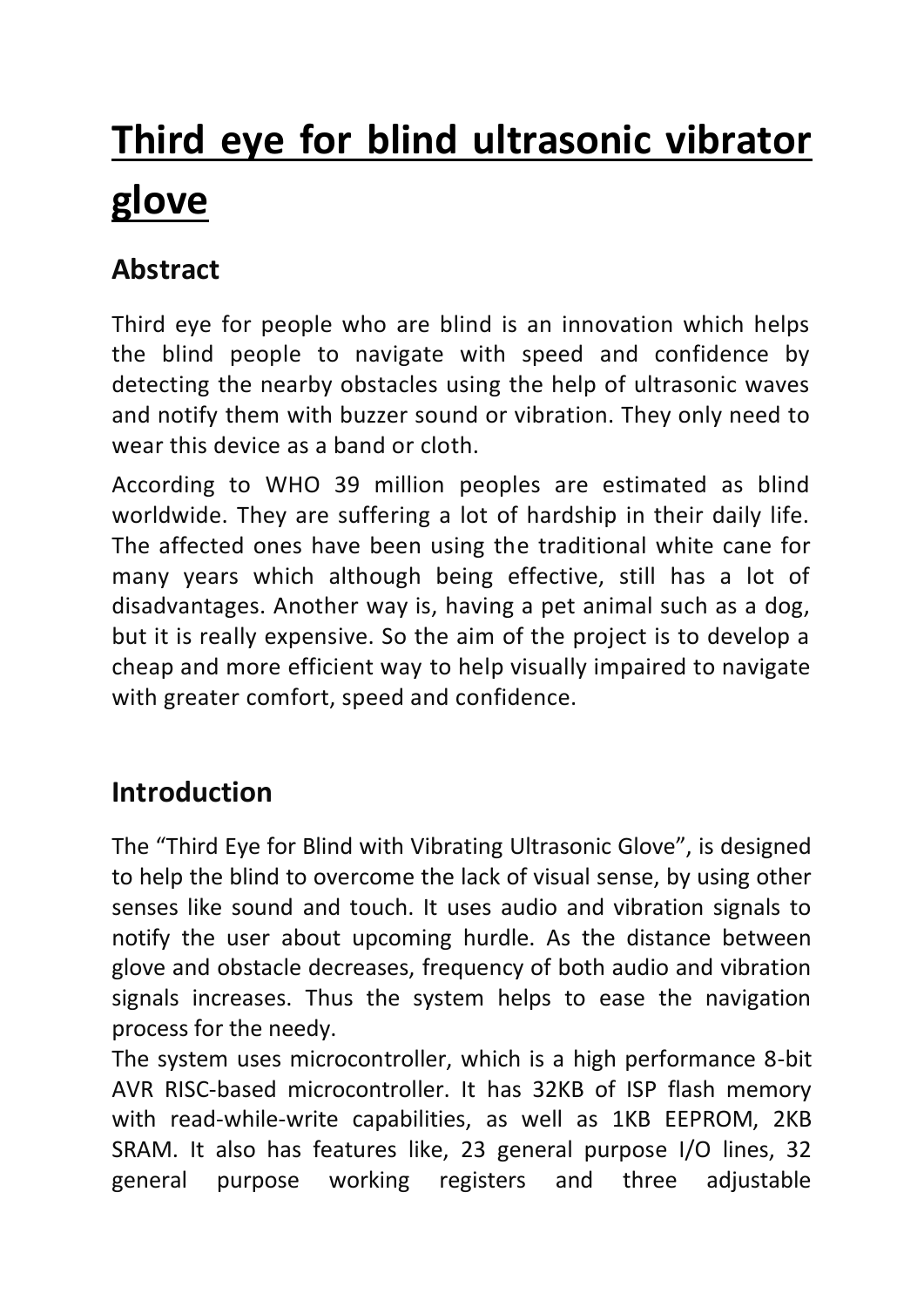timer/counters with compare modes. For sensing the distance the system uses a HC-SR04, a Ultrasonic Range Finder Distance Sensor Module. The sensor module is designed to measure the distance using the principle of SONAR or RADAR, of using ultrasonic wave to determine the distance of an object. The system also consist a buzzer to generate an alarm sound and a motor to generate vibration signals.

#### Regulator 9v Battery **SND** LED ˈ⊐ **Buzzer** PC6 D PDO C2<br>PD1 C3 **Ultrasonic Module** PD2 E 4<br>PD3 E 5<br>PD4 E 6<br>VCC E 7 TRANSMTER (စိ ရဲ  $GNDC8$ PB6 E9<br>PB7 E 10<br>PD5 E 11 Obstacle  $\mathfrak{g}_{\mathsf{q}}$  $PDS \Box 12$ RECEIVER  $16$   $\begin{array}{c} 16 \\ 16 \\ 15 \end{array}$   $\begin{array}{c} 16 \\ 17 \\ 18 \end{array}$  $PD7 \square$ 13 PB0 L 14 **Vibration Motor** Microcontroller

**Block diagram**

Component

### **Hardware**

- Microcontroller
- Ultrasonic Sensor